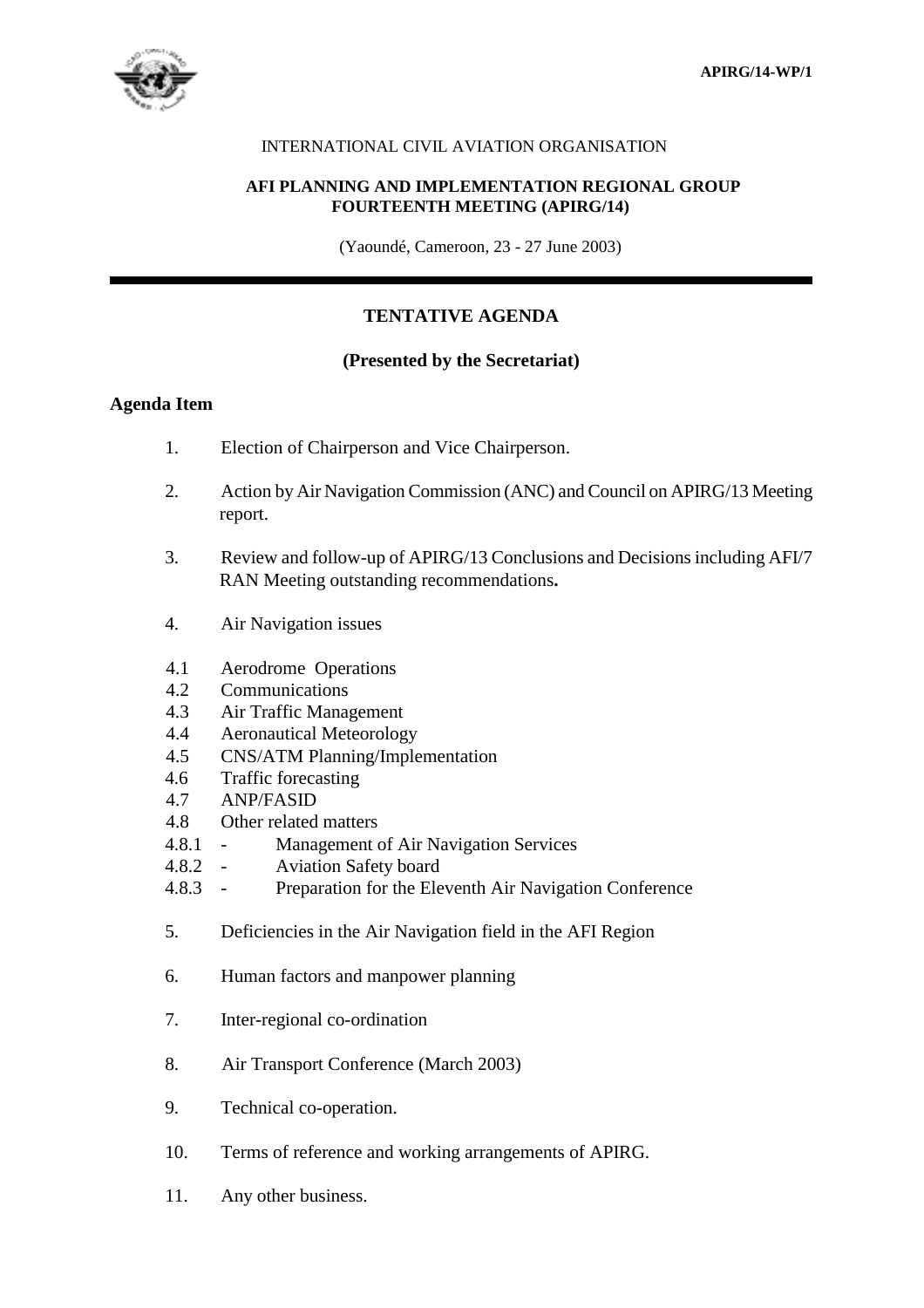**APIRG/14-WP/1**



## INTERNATIONAL CIVIL AVIATION ORGANISATION

#### **AFI PLANNING AND IMPLEMENTATION REGIONAL GROUP FOURTEENTH MEETING (APIRG/14)**

(Yaoundé, Cameroon, 23 - 27 June 2003)

## **TENTATIVE AGENDA**

## **(Presented by the Secretariat)**

## **Notes on the Agenda**

## **Agenda Item 1: Election of Chairperson and Vice Chairpersons**

Under this agenda item the meeting will consider as appropriate election of Chairperson and Vice-Chairpersons in accordance with Part II, para. 3.1.1, Part III, paras. 6.1 and 6.2 of the APIRG Procedural Handbook.

## **Agenda Item 2: Action by Air Navigation Commission (ANC) and Council on APIRG/13 Meeting report.**

The meeting under this agenda item will review actions taken by the Air Navigation Commission (ANC) and Council on APIRG/13 Meeting Report**.** 

## **Agenda Item 3 : Review and follow-up of APIRG/13 Conclusions and Decisions including AFI/7 RAN Meeting outstanding recommendations**

 Under this agenda item the meeting will review and consider status of implementation of all APIRG/13 Conclusions and Decisions including AFI/7 RAN Meeting recommendations. The meeting will reinstate those which are still valid.

### **Agenda Item 4: Air Navigation issues**

The meeting will under this agenda item consider and take action on the reports of the meeting of its subsidiary bodies namely the AOP, ATS, COM, CNS/ATM and MET Sub-Groups and the Traffic Forecasting Group. Issues relating to these fields as well as the AFI ANP/FASID will also be discussed. Matters relating to management of Air Navigation Services, the establishment of an AFI Aviation Safety Board as well as preparation for the Air Navigation Conference will also be discussed.

## **Agenda Item 5: Deficiencies in the Air Navigation field in the AFI Region**

The Group, under this agenda item, will review State by State the consolidated list of deficiencies that constitute the major obstacle to the provision of efficient Air Navigation services. It will consider necessary actions for the elimination of these deficiencies pursuant to the Council President-s remarks and the Secretary General-s letter to Ministers of Civil Aviation.